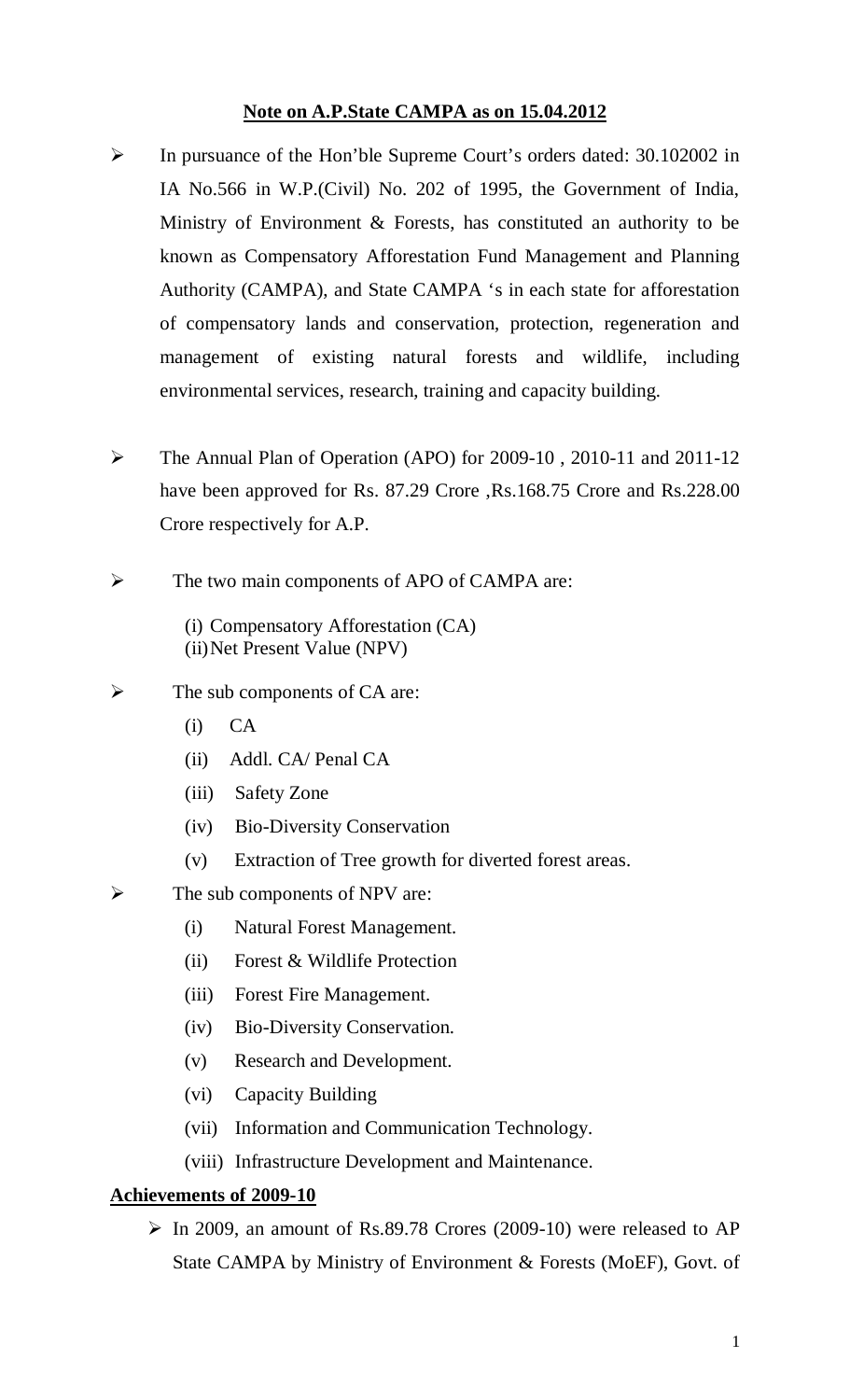India for which detailed guidelines and accounting procedures were issued.

- Annual Plan of Operations (APO) for 2009-10 was approved for Rs.87.29 Crores by the Steering Committee and implemented from January to March 2009. Due to implementation only in the last quarter of the financial year, an amount of Rs.10.86 Crores was spent during 2009-10.
- $\triangleright$  During 2009-10, under CA an area of 106.3 ha was planted and advance operations carried out for planting in 2010 in only 987 ha.out of the target of 3370 ha. Advance operations for balance areas taken up as spill over committed works in APO 2010-11. In 738.397 ha plantations raised earlier under CA were maintained and 15.883 lakh seedlings were raised for 2010 planting.
- $\triangleright$  Under NPV, the achievements in 2009-10 are:
	- o 107 nos. base camps established at a cost of Rs.55.92 lakhs
	- o 55 Strike forces established at a cost of Rs.33.58 lakhs
	- o (11) Police Protection Parties and 94 check posts maintained at a cost of Rs.34.88 lakhs
	- o 1000 Kms. of fire lines maintained to prevent forest fires at a cost of Rs.24.00 lakhs
	- o Rs.23.45 lakhs paid as compensation to the people affected in wildlife cases
	- o Rs.4.42 lakhs spent for providing water to wildlife in forest fringe areas.
	- o Rs.65.12 lakhs spent for wildlife habitat improvement and protection of wildlife.
	- o Rs.25.78 lakhs spent for research and development establishment of research centre at Nellore and improvement of tissue culture labs, etc.
	- o Rs.41.77 lakhs spent under capacity building for study tours, workshops, refresher trainings and induction training to 120 no. of FSOs & FBOs.

#### **Achievements of 2010-11**

 $\triangleright$  In 2010 an amount of Rs.120.74 crores (2010-11) were released to AP State CAMPA by Ministry of Environment & Forests (MoEF), Govt. of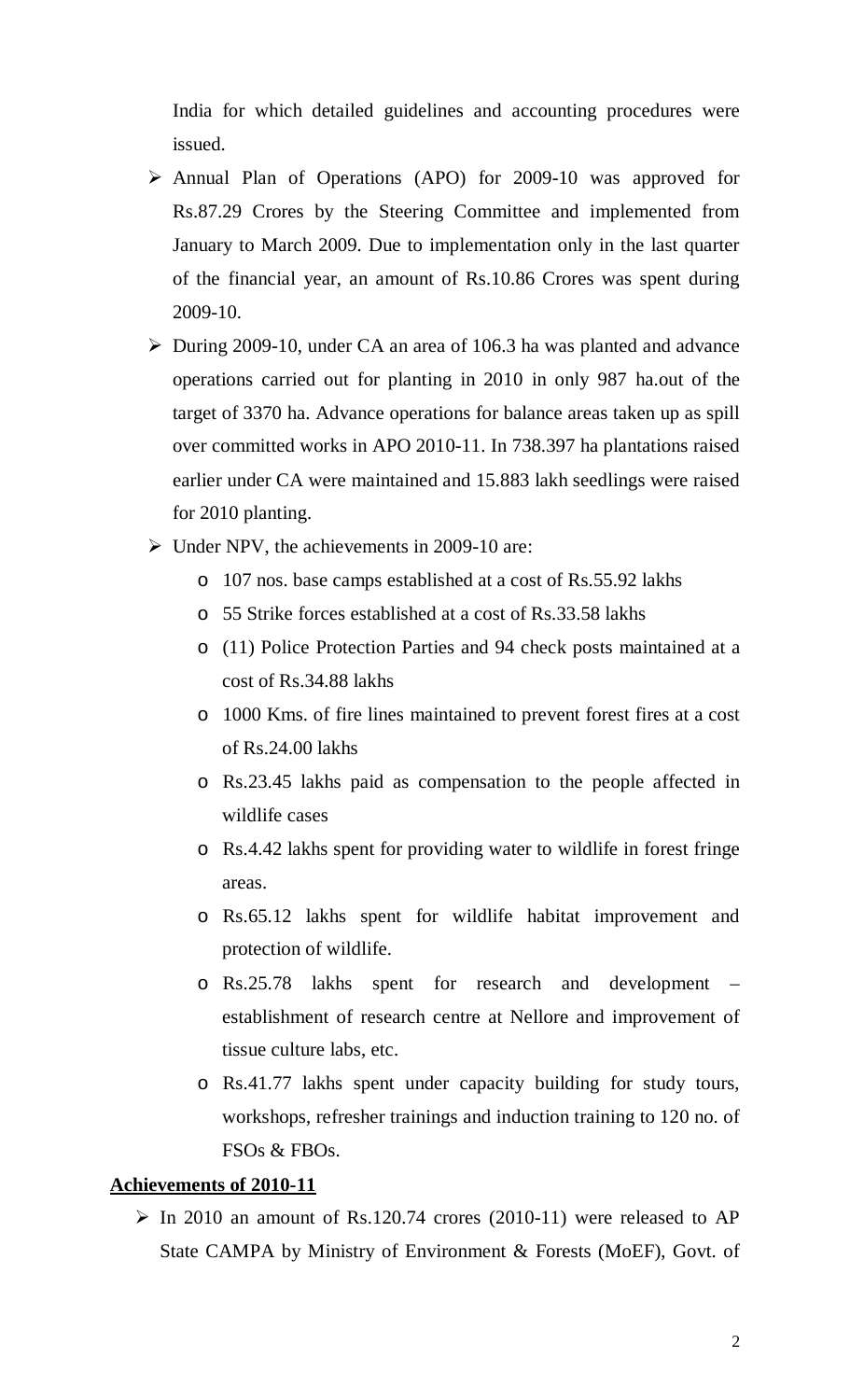India. A balance of Rs.78.92 Cr. available from 2009-10 releases for grounding committed works of 2009-10.

- An amount of Rs. 32.34 crore has been approved for CA and Rs.136.41 crore approved for NPV in APO 2010-11, which includes the spill over committed works of 2009-10. The total approved APO for 2010-11 by the Steering Committee in its  $2<sup>nd</sup>$  meeting on 10.05.2011 is for Rs.168.75 Crores. This was revised by the  $3<sup>rd</sup>$  Executive Committee in its meeting held on 31.03.2011 to Rs. 12,531.753 lakhs. The same was approved by the Steering Committee in its 3<sup>rd</sup> Meeting held on 03.05.2011.
- The revised APO 2010-11 CA Component and expenditure are:

Rs. In Lakhs

| S.                    | <b>Name of the Scheme</b>                                      | 2010-11    |                |                    |  |
|-----------------------|----------------------------------------------------------------|------------|----------------|--------------------|--|
| No.                   |                                                                | <b>APO</b> | <b>Revised</b> | <b>Expenditure</b> |  |
|                       | CA.                                                            | 1803.727   | 1803.727       | 710.235            |  |
| $\mathcal{D}_{\cdot}$ | Addl. CA/ Penal CA                                             | 126.887    | 126.887        | 74.715             |  |
| 3                     | Safety Zone                                                    | 200.643    | 200.643        | 25.853             |  |
| 4                     | <b>Biodiversity</b>                                            | 1002.690   | 205.458        | 120.643            |  |
| 5                     | <b>Extraction of Tree Growth</b><br>from diverted forest areas | 100.000    | 0.510          | 0.510              |  |
|                       | <b>Grand Total</b>                                             | 3233.947   | 2337.225       | 931.956            |  |

- Under CA, An area of 2281.97 ha was planted during 2010, Plantations maintained in an area of 915.166 ha, advance operations for 2011 planting carried out in 2104.018 ha and 18.8 lakh seedlings raised.
- $\triangleright$  Rs. 0.51 lakh was incurred in Rajahmundry circle for extraction of Tree Growth and Rs. 120.643 lakh spent for Biodiversity activities under UCIL, 400 KV Line, Tail Pond at Srisailam and Kumaradhara-Pasupudhara Projects.
- The revised APO 2010-11 NPV Component and expenditure are:

| Rs. In Lakhs |  |  |  |
|--------------|--|--|--|
|--------------|--|--|--|

| S.                          | <b>Name of the Scheme</b>        | 2010-11    |                |                    |
|-----------------------------|----------------------------------|------------|----------------|--------------------|
| No.                         |                                  | <b>APO</b> | <b>Revised</b> | <b>Expenditure</b> |
| 1                           | <b>Natural Forest Management</b> | 1273.000   | 1981.880       | 1373.947           |
| $\mathcal{D}_{\mathcal{L}}$ | Forest & Wildlife<br>Protection  | 5312.000   | 4292.654       | 3426.831           |
| 3                           | <b>Forest Fire Management</b>    | 400.000    | 207.844        | 161.478            |
| $\overline{4}$              | <b>Biodiversity Conservation</b> | 1723.000   | 852.760        | 796.613            |
| 5                           | Eco-tourism                      | 289.500    | 34.154         | 34.154             |
| 6                           | Research & Development           | 303.000    | 296.990        | 274.631            |
| 7                           | Capacity Building                | 514.786    | 214.796        | 158.336            |
| 8                           | Information and<br>Communication | 355.000    | 344.260        | 262.301            |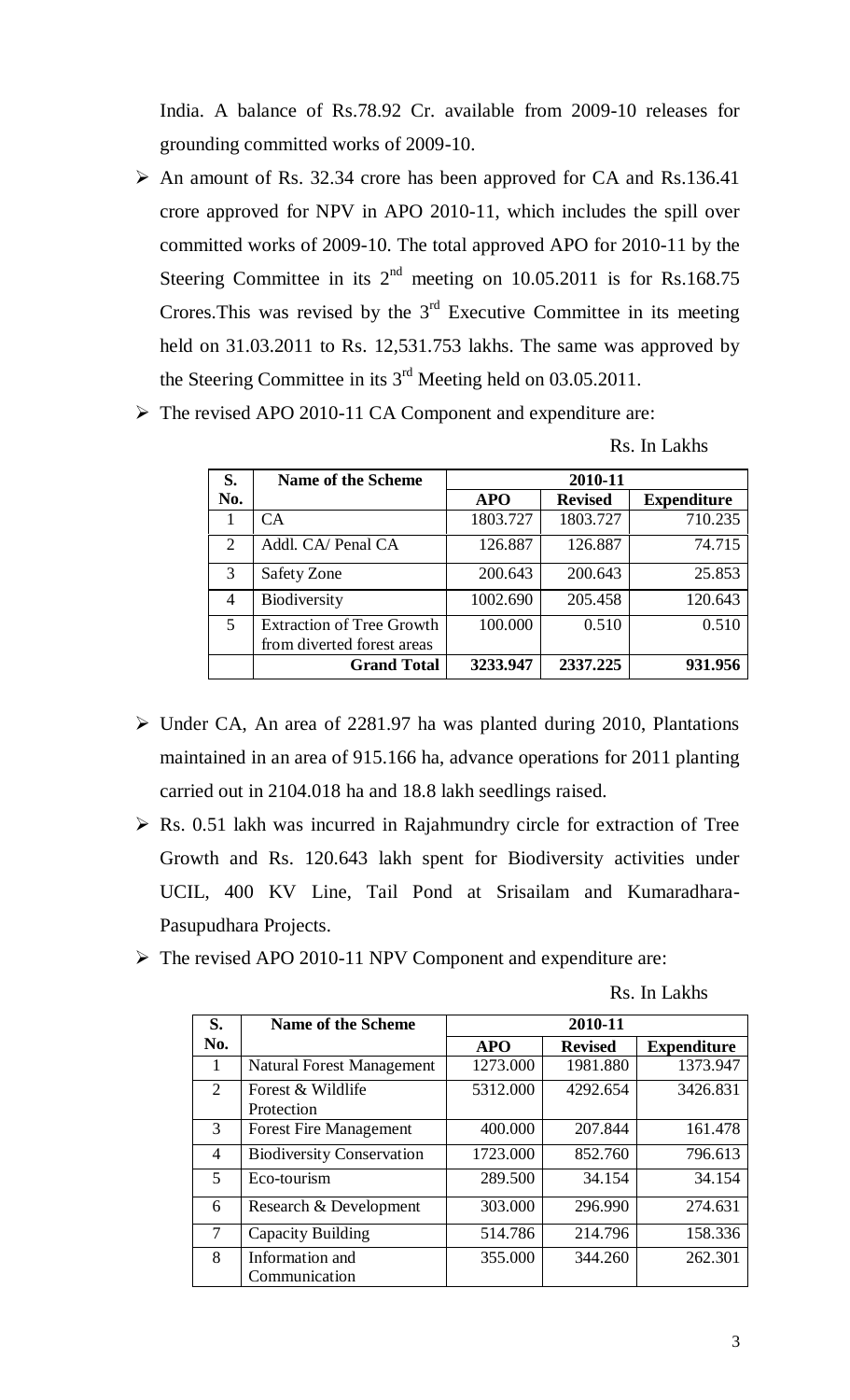| Technology                 |          |           |          |
|----------------------------|----------|-----------|----------|
| Infrastructure Development | 3460.354 | 1969.190  | 853.663  |
| & Maintenance              |          |           |          |
| <b>Grand Total</b>         | 13630.64 | 10194.528 | 7341.953 |

- $\geq$  180 nos. base camps established in vulnerable ranges 5 Protection watchers in each camp
- $\geq$  77 Strike forces established to check the smugglers and poachers 5 Protection watchers each with vehicle
- $\triangleright$  (11) Police Protection Parties patrolling in vulnerable areas
- $\geq$  154 check posts maintained 2 watchers assist Thanedar to keep vigil round the clock.
- 340 Vehicles provided to Frontline Staff for protection of forests.
- $\triangleright$  Communication charges provided to Frontline Staff for protection of forests.
- $\triangleright$  During the year 2011, it is proposed to take up the artificial regeneration in 4225 Ha of open and blank forest area .
- $\triangleright$  The artificial regeneration is supplemented with the Forests species only, i.e., Teak, Red Sanders, Bamboo and with secondary timber species, NTFP species etc.,
- $\triangleright$  During 2010-11 under NPV an area of 250 ha. is planted.
- $\triangleright$  Advance operations completed in 4225 ha and 96.6 lakh seedlings raised.
- Construction of 85 quarters for frontline staff is in progress.
- $\triangleright$  An amount of Rs.82.74 Crores was incurred as expenditure.

# **Achievements of 2011-12**

- $\triangleright$  The 3<sup>rd</sup> Executive Committee in its meeting held on 31.03.2011 approved the APO 2011-12 for an amount of Rs. 22,800.00 lakhs. The same was approved by the Steering Committee in its  $3<sup>rd</sup>$  Meeting held on 03.05.2011.
- $\triangleright$  The outlay for CA 2011-12 is Rs. 1,698.531 lakhs and that of NPV is Rs. 21,101.469 lakhs.

| Rs. In Lakhs |  |  |
|--------------|--|--|
|              |  |  |

| Sl. No. | Component                      | <b>Total Amt. for 2011-12</b> |
|---------|--------------------------------|-------------------------------|
|         |                                | 1698.53                       |
|         | <b>NPV</b>                     | 21101.469                     |
|         | <b>GRAND TOTAL APO 2011-12</b> | 22800.000                     |

 An amount of Rs. 118.57 cr was released to A.P.State CAMPA by MoEF, GoI, in August, 2011.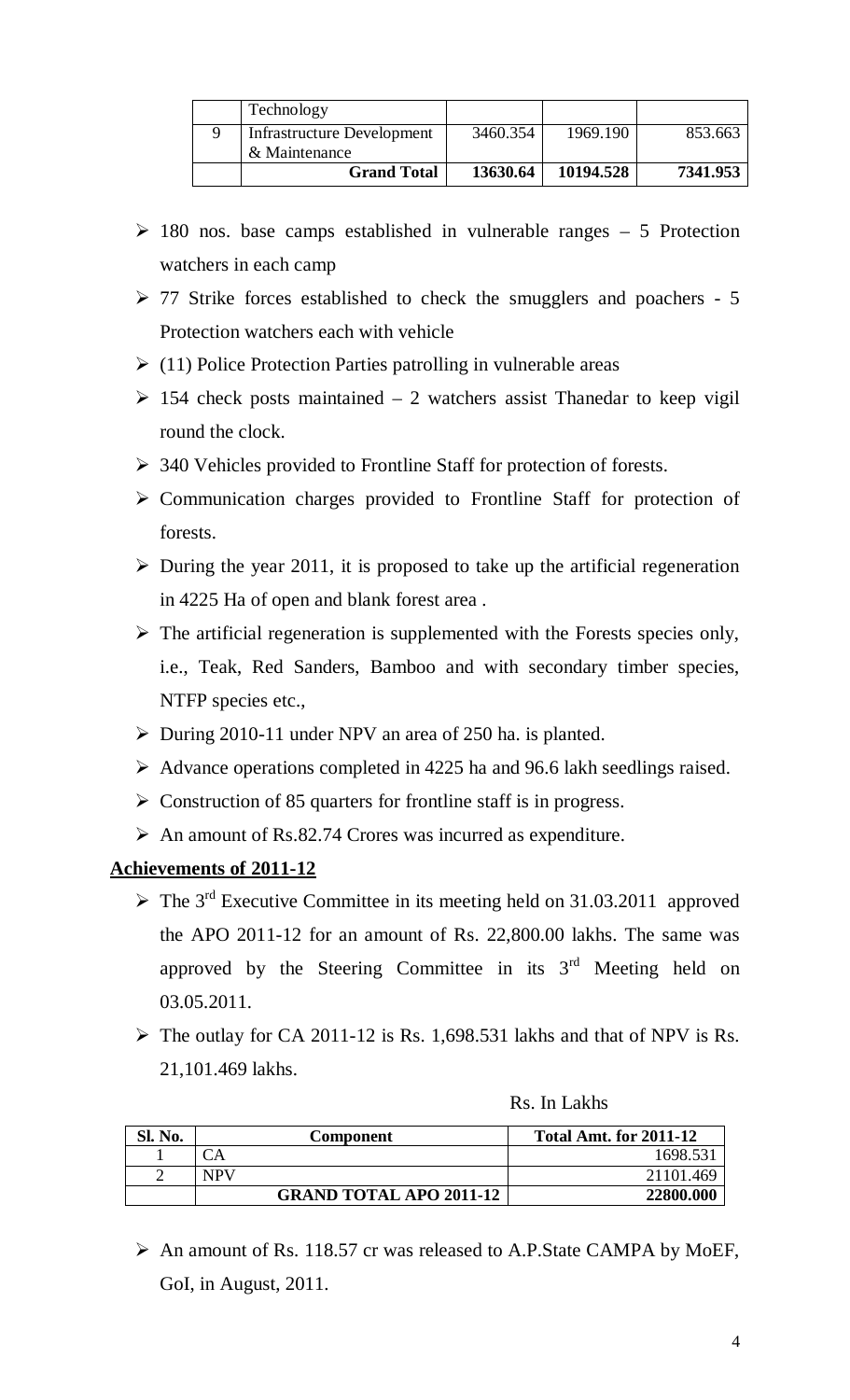- $\triangleright$  The APO 2011-12 was revised from Rs.22800.00 lakhs to Rs.16980.821 lakhs.
- $\triangleright$  The expenditure incurred during 2011-12 upto March 2012 is Rs. 15318.768 lakhs.
- 202 nos. Base camps, 89 Strike forces, 157 Check posts, 11 Police Parties are established and maintained to assist the forest officials for protection of valuable forests in A.P.
- Under NFM planting has been completed in the total target area of 4604 ha of which 851 ha teak plantations, 2850 ha Eucalyptus clonal plantations, 101 ha Bamboo mixed with Eucalyptus clonal plantation, 350 ha Redsanders plantations, 60 ha Sandalwood, 130 ha Silver Oak and 262 ha non-teak Secondary hardwood species have been raised.
- $\triangleright$  Under CA planting has been completed in 3824.35 ha against the target of 3919 ha.
- $\geq 163$  quarters completed and allotted to frontline staff.
- The revised APO 2011-1 CA Component and expenditure are:

| Sl.No | CA Component 11-12               | <b>Revised APO</b> | Expenditure |
|-------|----------------------------------|--------------------|-------------|
|       | СA                               | 1127.941           | 877.648     |
|       | Addl.CA / Penal CA               |                    | 11.678      |
|       | Safety Zone                      |                    | 52.371      |
|       | <b>Extraction of Tree Growth</b> |                    | 10.734      |
|       | <b>Total</b>                     | 1127.941           | 1052.431    |

Rs. In Lakhs

The revised APO 2010-11 NPV Component and expenditure are:

#### Rs. In Lakhs

| S.No           | NPV Component 2011-12                    | <b>APO</b> | Revised    | Expdr.    |
|----------------|------------------------------------------|------------|------------|-----------|
|                |                                          |            | <b>APO</b> |           |
| 1              | <b>Natural Forest Management</b>         | 5048.904   | 4598.111   | 4286.415  |
| 2              | Forest & Wildlife Protection             | 8357.685   | 5873.953   | 5405.566  |
| 3              | <b>Forest Fire Management</b>            | 213.509    | 163.871    | 148.366   |
| $\overline{4}$ | <b>Biodiversity Conservation</b>         | 2986.548   | 2361.854   | 2042.369  |
| 5              | Ecotourism                               | 476.540    | 59.757     | 59.757    |
| 6              | Research & Development                   | 490.000    | 500.750    | 456.663   |
| $\overline{7}$ | Capacity Building                        | 1091.268   | 563.175    | 497.394   |
| 8              | Information Technology & Communication   | 1249.605   | 715.040    | 493.178   |
| 9              | Infrastructure Development & Maintenance | 1187.500   | 1016.369   | 876.629   |
|                | <b>Total</b>                             | 21101.469  | 15852.880  | 14266.338 |